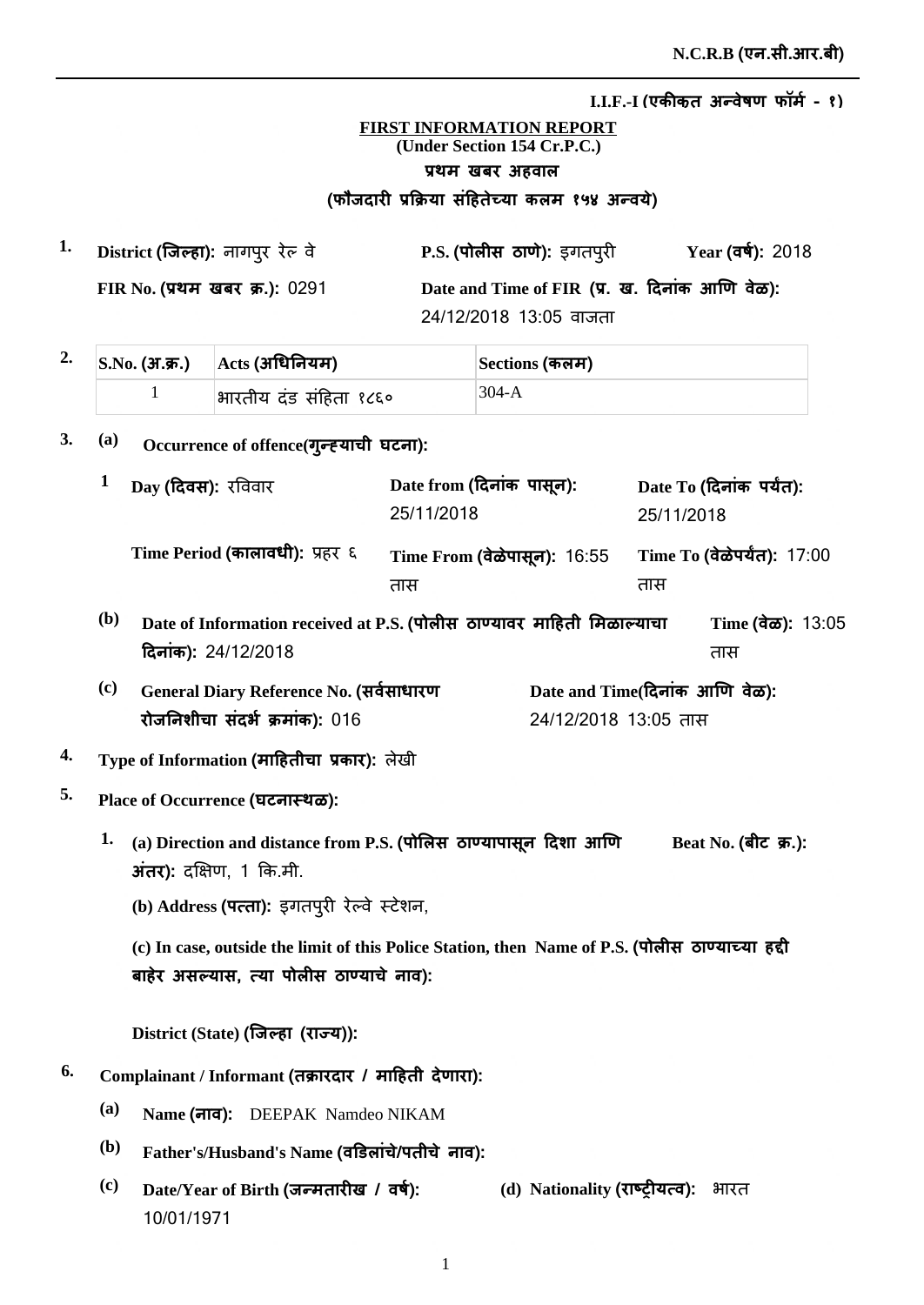- $\bf (e)$  **UID No. (यु.आय.डी. क्र.):**
- *(f)* **Passport No. (पारपत्र क्र.):**

 $\bf{Date \ of \ Issue}$  (दिल्याची तारीख ):

 $\mathbf{Place} \text{ of } \mathbf{I} \text{ s}$ sue (दिल्याचे ठिकाण):

**(g) ID Details (Ration Card, Voter ID Card, Passport, UID No., Driving License, PAN) jğ** विवरण (राशन कार्ड ,मतदार कार्ड ,पासपोर्ट, यूआईडी स., ड्राइविंग लाइसेस, पैन कार्ड))

| $\mathbf{S}$ . No. | $ ID\;Type\;(H\bar{a})$ क्षय पत्राचा प्रकार) | ID Number (ओळखपत्र क्रमांक) |
|--------------------|----------------------------------------------|-----------------------------|
| (अ.क्र.)           |                                              |                             |

- (h) **Occupation (व्यवसाय):**
- **(i) Address ×ȡ**

|   | S.No. (अ.क्र.) Address Type (पत्ता प्रकार) Address (पत्ता): |                                                                                                                                                                                                                         |
|---|-------------------------------------------------------------|-------------------------------------------------------------------------------------------------------------------------------------------------------------------------------------------------------------------------|
|   | वर्तमान पत्ता                                               | Plot No.11, DGP Nagr,, Aambedkar Roadn, Town/Village<br>(शहर / गाव): NASHIK, Tehsil (तहसील): Nashik, Police<br>Station (पोलीस ठाणे): नाशिक रोड, District (जिल्हा):<br>नाशिक शहर, State (राज्य): महाराष्ट्र-422401, भारत |
| 2 | स्थायी पत्ता                                                | Plot No.11, DGP Nagr,, Aambedkar Roadn, Town/Village<br>(शहर / गाव): NASHIK, Tehsil (तहसील): Nashik, Police<br>Station (पोलीस ठाणे): नाशिक रोड, District (जिल्हा):<br>नाशिक शहर, State (राज्य): महाराष्ट्र-422401, भारत |

<sup>(j)</sup> Phone number (फोन नं.): Mobile (

**Mobile** (मोबाइल क्र.): 0

<sup>7.</sup> Details of known / suspected / unknown accused with full particulars (ज्ञात / संशयित / अज्ञात आरोपींचे संपूर्ण तपशील):

Accused More Than (अज्ञात आरोपी एका पेक्षा जास्त असतील तर **संख्या): 0** 

| <b>S. No.</b><br>(अ.क्र.) | Name (नाव)      | Alias (उर्फनाव) | <b>Relative's Name</b><br>(नातेवाईकाचे नाव) | Present Address(वर्तमान<br>(पत्ता)) |
|---------------------------|-----------------|-----------------|---------------------------------------------|-------------------------------------|
|                           | 2 अब्दुल हलीम   |                 |                                             | 1. Town/Village (शहर / गाव): 2      |
|                           | अंन्सार अली वय  |                 |                                             | राह92 मकसद पारा,मंडालेर             |
|                           | अंन्सार अली अली |                 |                                             | पा, Tehsil (तहसील): Police          |
|                           |                 |                 |                                             | Station (पोलीस ठाणे): District      |
|                           |                 |                 |                                             | (जिल्हा): कलकत्ता दक्षिण            |
|                           |                 |                 |                                             | प्रभाग, State (राज्य): पश्चिम       |
|                           |                 |                 |                                             | बगाल,भारत                           |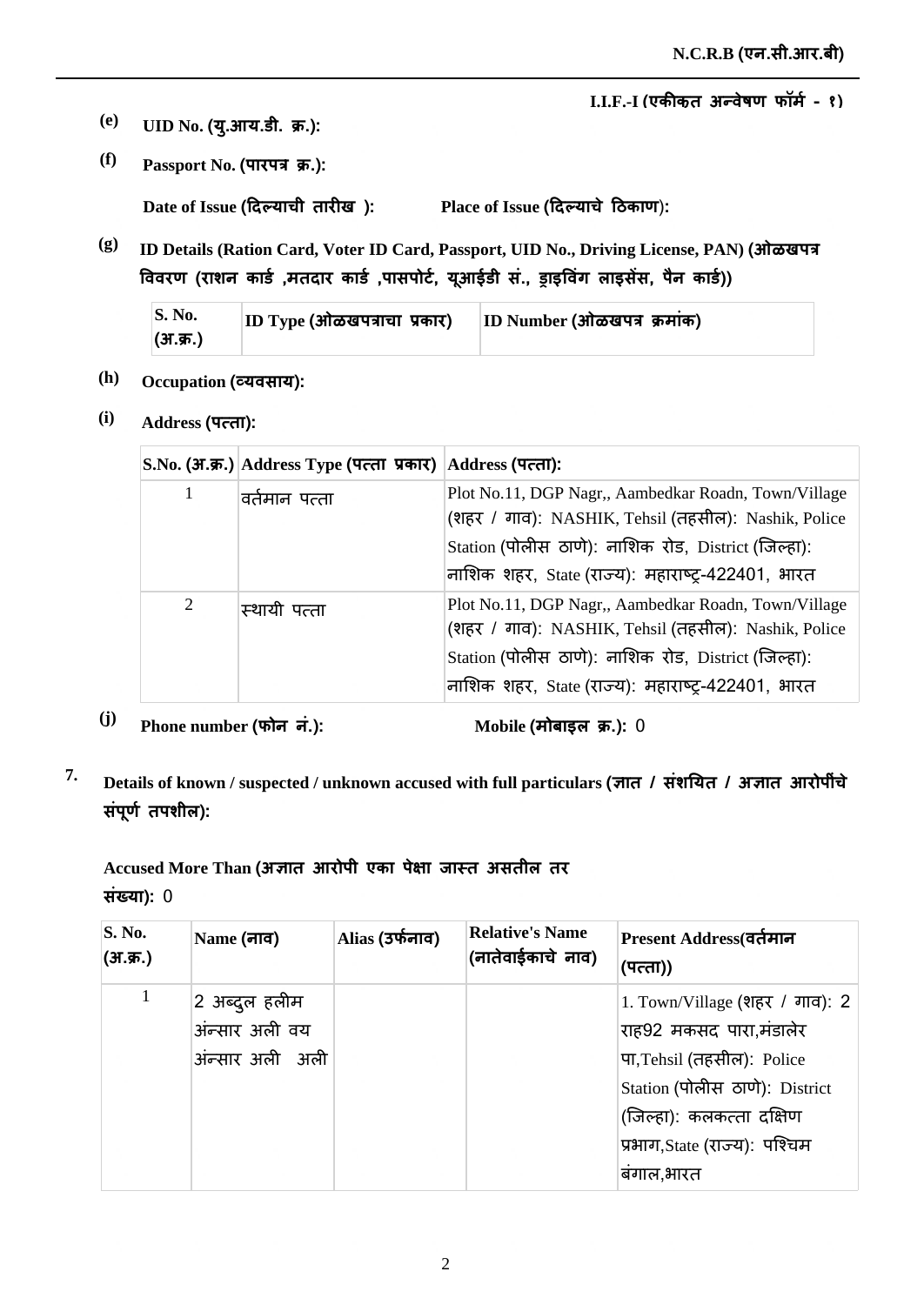- 8. Reasons for delay in reporting by the complainant / informant ( तक्रारदार/माहिती देणा-याकडून तक्रार करण्यातील विलंबाची कारणे):
- $^9$ · Particulars of properties of interest (संबंधीत मालमत्तेचा तपशील):

| S. No.   | <b>Property Category</b> | <b>Property Type</b> | <b>Description</b> | Value(In $Rs/-$ ) |
|----------|--------------------------|----------------------|--------------------|-------------------|
| (अ.क्र.) | (मालमत्ता वर्ग)          | (मालमत्ता प्रकार)    | (विवरण)            | मुल्य (रु. मध्ये) |
|          |                          |                      |                    |                   |

- $10$ . Total value of property (In Rs/-) मालमत्तेचे एकूण मुल्य (रु. मध्ये) :
- $11.$  Inquest Report / U.D. case No., if any (मरणान्वेषण अहवाल/अकस्मात मृत्यू प्रकरण क्र., जर  $3$  सल्यास):

| <b>S. No.</b> | UIDB Number (अकस्मात) मृत्यू प्रकरण क्र.) |  |
|---------------|-------------------------------------------|--|
| (अ.क्र.)      |                                           |  |

 $12$ . First Information contents (प्रथम) खबर हकिगत):

यावेळी पो.हवा.889 दिपक निकम,नेम.रे.पो.स्टे.इगतपुरी यांनी आकस्मात मृत्यु क्र.44/18 कलम 174 CRPC मधील मयताच्या मृत्युत जवाबदार असलेले लेबर कन्ट्रक्टर अब्दल हलीम राह. मुंबई यांचे विरुद्ध सरकार तर्फ फिर्यादी होवुन फिर्याद दिल्याने मा.प्रभारी अधिकारी सो. यांचे आदेशान्वये खालील प्रमाणे गुन्हा दाखल करण्यात आला.1) फिर्यादी चे नाव व पत्ता - सरकार तर्फ दिपक नामदेव निकम ,पो.हवा.889, नेम.रे.पो.स्टे.इगतपुरी2) आरोपी चे नाव व पत्ता - अब्दुल हलीम अंन्सार अली ,वय34वर्ष,व्यवसाय- लेबर कन्ट्रक्टर,राह.92 मकसद पारा,मंडालेर पारा,दिर माणिकचंद,मुरशीदाबाद वेस्ट बंगाल-742178 सध्याचा पत्ता-सोलापुर स्ट्रीट मज्जीद बंदर रुम नं.72 मुंबई मो.नं. 88799246873) मयताचे नाव व पत्ता - नुरआलम बुलबुल शेख,वय 28 वर्ष,व्यवसाय-वेल्डर,राह.मूशौदाबाद कलकत्ता, लालगोळा ठाणे पश्चिम बंगाल मो. नं. 8879924689,99879055224) अप घड ता. वेळ दि.14 /12/18 चे 10.30वा. रेल्वे स्टेशन इगतपुरी 5) अप घड ठिकाण प्लटफार्म न.1 वरील पोल क्र.136/21 BM जवळ रेल्वे विद्युत वाहक तारेचा ( ओ.एच.इ) तारेचा शॉक लागून 6) हकिकत -अश्या प्रकारे की वर

नमुद ता.मजकुर वेळी व ठिकाणी यातील नमुद आरोपीताने काम लवकरात लवकर पूर्ण करण्याच्या उद्देशाने यातील मयतास कोणतेही सुरक्षीततेची साधने न देता प्रशासनाच्या संबधीत अधिका-यांची परवानगी न घेता सूट्टीच्या दिवशी परस्पर स्वता:च्या मर्जीने बेजबाबदार व हयगईने मयतास काम करण्यास भाग पाडले त्यामुळे सदर मयत हा रेल्वे विद्युत वाहक तारेचा शक लागुन मरण पावला त्याच्या मरणास सदर आरेपी जबाबदार असल्याने त्याचे विरुद्ध भा.द.वी. 304(अ) प्रमाणे गुन्हा दाखल करण्यात आला असुन अधिक तपास मा.श्री बच्छाव सो. स.पो.नि.प्रभारी अधिकारी हे करीत आहेत.

**Action taken: Since the above information reveals commission of offence(s) u/s as mentioned at 13. Item No. 2.** (केलेली कारवाईः बाब क्र.२ मध्ये नमूद केलेल्या कलमान्वये वरील अहवालावरून अपराध दिसून आल्यामुळे):

**(1)**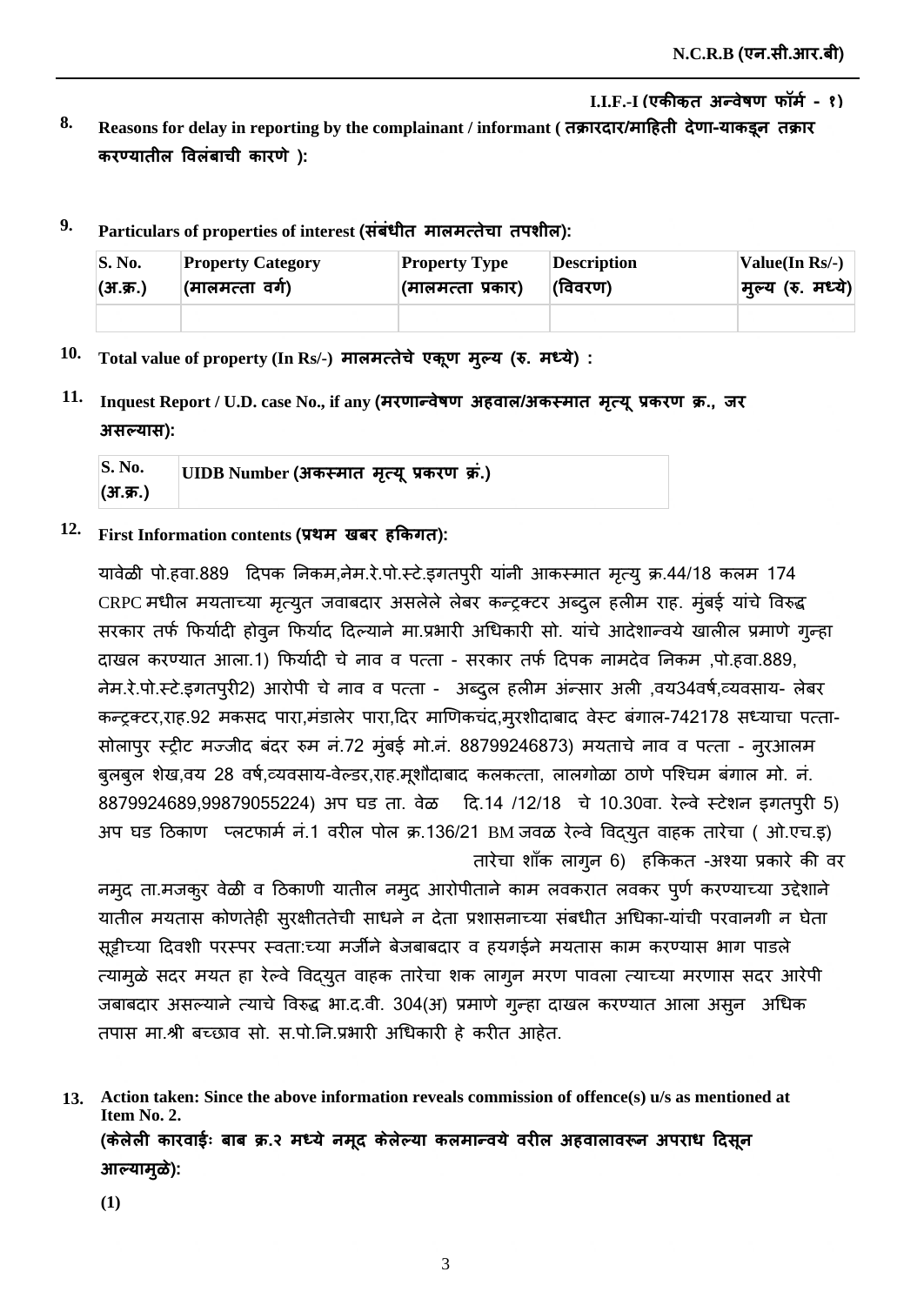Registered the case and took up the investigation (प्रकरण नोदविले आणि तपासाचे काम हाती **ȯȯ or** <u>or (किंवा):</u>

**(2)**  $\bm{\mathrm{Directed}}$  (Name of I.O.) (तपास अधिका-याचे नाव): HEMANT chandrakant GHARTE  $\mathbf{Rank}\left(\mathbf{\bar{g}\bar{g}\bar{f}}\right): \ \exists \mathbf{N} \exists \mathbf{N} \exists \mathbf{N} \exists \mathbf{N} \exists \mathbf{N} \exists \mathbf{N} \exists \mathbf{N} \exists \mathbf{N} \exists \mathbf{N} \exists \mathbf{N} \exists \mathbf{N} \exists \mathbf{N} \exists \mathbf{N} \exists \mathbf{N} \exists \mathbf{N} \exists \mathbf{N} \exists \mathbf{N} \exists \mathbf{N} \exists \mathbf{N} \exists \mathbf{N} \exists \mathbf{N} \exists \mathbf{N} \exists \mathbf{N} \exists \mathbf{N} \$ 

**No.** (**क्र.**): PCMH86743 क्र.): PCMH86743 to take up the Investigation (तपास करण्याचे अधिकार दिले) or (किवा)

- **(3)** Refused investigation due to (ज्या कारणामुळे तपास करण्यास नकार दिला): or (किवा)
- **(4) On point of jurisdiction, If F.I.R. Transferred to P.S.** (अधिकारितेच्या मुद्दयावर प्रथम खबर हस्तातरीत केला असल्यास त्या पोलीस ठाण्याचे नाव):

<u>District (जिल्हा):</u>

**F.I.R. read over to the complainant / informant, admitted to be correctly recorded and a copy**  given to the complainant /informant, free of cost. (प्रथम) खबर) तक्रारदाराला/खबरीला) वाचून दाखविली, बरोबर नोंदविली असल्याचे त्याने मान्य केले आणि तक्रारदाराला/खबरीला खबरीची प्रत **मोफत दिली)** 

**R.O.A.C.**  (आर.ओ.ए.सी.)

**14. Signature / Thumb impression**

**of the complainant /** 

देणा-याची सही/अंगठा)

informant (तक्रारदाराची/खबर

**Signature of Officer in charge, Police**   $\mathbf S$ tation (ठाणे प्रभारी अधिका-याची स्वाक्षरी)

**Name ȡ**SANJOG KAILASH **BACHHAV** 

Rank (हुद्दा): SI (Sub-Inspector)

 $N$ **o. (क्र.):** PCMH86787

 $^{15.}$  Date and time of dispatch to the court (न्यायालयात पाठवल्याची तारीख व वेळ):